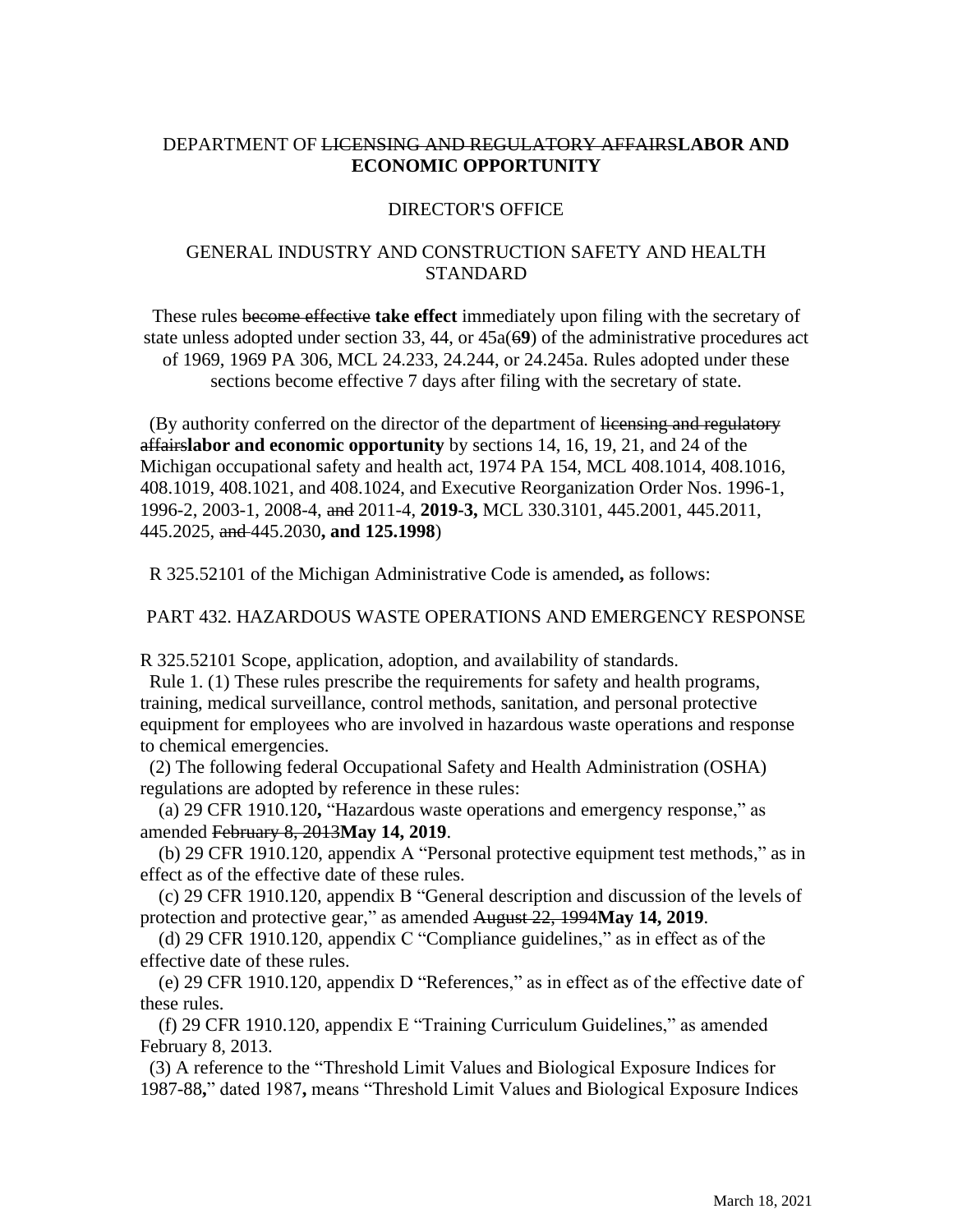for 1990-1991**,**" 1990 edition. The ACGIH publication is available from the American Conference of Governmental Industrial Hygienist, 1330 Kemper Meadow Drive, Cincinnati, Ohio 45240-4148, or via the internet at the following website:

[www.acgih.org,](http://www.acgih.org/) at a cost, as of the time of adoption of these rules, of \$25.00.

(4) A reference to 29 CFR 1910.1200, means Occupational Health Standard Part 430. "Hazard Communication."

(5) A reference to 29 CFR part 1910, subpart G, means General Industry Safety and Health Standard Part 380. "Occupational Noise Exposure in General Industry."

(6) A reference to 29 CFR part 1910, subpart Z, means General Industry Safety and Health Standard Part 301. "Air Contaminants for General Industry."

(7) A reference to 29 CFR 1910.134, means Occupational**General Industry and Construction Safety and** Health Standard Part 451. "Respiratory Protection."

(8) A reference to 29 CFR part 1910, subpart I, means all of the following:

(a) Construction Safety and Health Standard Part 6. "Personal Protective Equipment."

 (b) General Industry Safety and Health Standard Part 33. "Personal Protective Equipment."

 (c) General Industry Safety and Health Standard Part 433. "Personal Protective Equipment."

(9) A reference to 29 CFR 1910. 38, 1910.156, 1910.165, and part 1910, subpart L, means all of the following:

(a) Construction Safety Standard Part 18. "Fire Protection and Prevention."

(b) General Industry Safety and Health Standard Part 6. "Fire Exits."

(c) General Industry Safety Standard Part 73. "Fire Brigades."

(10) A reference to 29 CFR 1910.141, means General Industry Safety and Health Standard Part 474. "Sanitation."

(11) A reference to 29 CFR 1910.1020, means General Industry and Construction Safety and Health Standard Part 470. "Employee Medical Records and Trade Secrets."

(12) A reference to 29 CFR part 1926, subpart P**,** means Construction Safety Standard Part 9. "Excavation, Trenching, And Shoring."

(13) The adopted federal regulations have the same force and effect as a rule promulgated under the Michigan occupational safety and health act, 1974 PA 154, MCL 408.1001 to 408.1094.

(14) The OSHA regulations adopted in these rules are available from the United States Department of Labor, Occupational Safety and Health Administration website, www.osha.gov, at no charge, as of the time of adoption of these rules.

(15) The regulations adopted in these rules are available for inspection at the Department of Licensing and Regulatory Affairs**Labor and Economic Opportunity**, MIOSHA Regulatory Services Section**Standards and FOIA Section**, 530 West Allegan Street, P.O. Box 30643, Lansing, Michigan, 48909-8143.

(16) The regulations adopted in these rules may be obtained from the publisher or the Department of Licensing and Regulatory Affairs**Labor and Economic Opportunity**, MIOSHA Regulatory Services Section **Standards and FOIA Section**, 530 West Allegan Street, P.O. Box 30643, Lansing, Michigan, 48909-8143, at the cost charged in this rule, plus \$20.00 for shipping and handling.

(17) The following Michigan Occupational Safety and Health

Administration**occupational safety and health administration** (MIOSHA) standards are